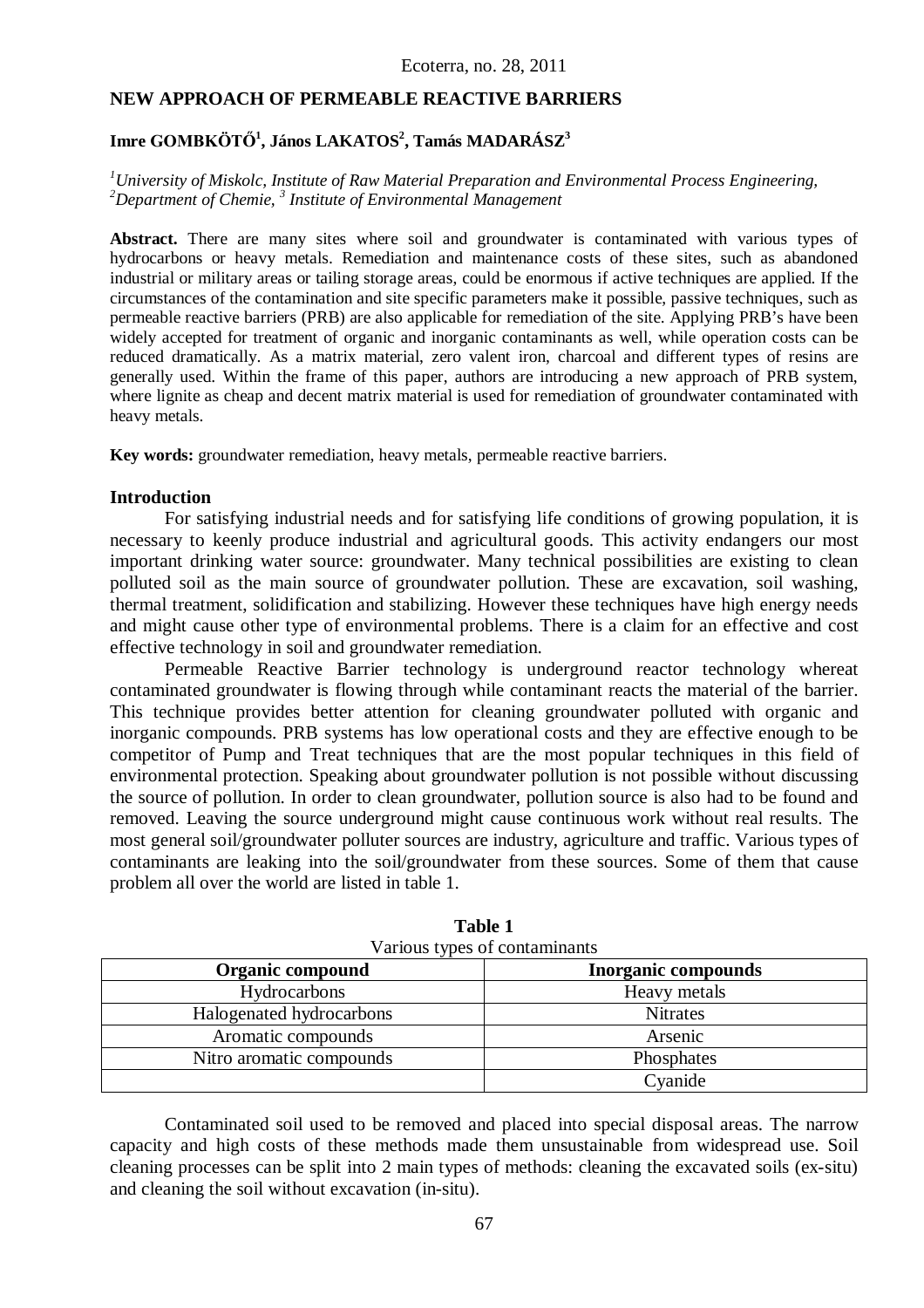Groundwater remediation also has to be the part of soil remediation. Flowing groundwater can transport contamination for kilometres, so it is necessary to pump out the groundwater and treat it by nature-like processes as: redox reactions, precipitation, adsorption, ion-exchange and biodegradation. If the contamination plume is large, remediation will take years. This is very expensive, continuous monitoring and supervising needed. Permeable reactive barrier technology is a groundwater remediation method which enables physical, chemical or biological in situ treatment of contaminated groundwater by means of reactive materials. The reactive materials are placed in underground trenches downstream of the contaminant plume forcing it to flow through them and by doing so; the contaminants are treated without soil or groundwater excavation. Generally this costeffective clean up technology cause less environmental impairment than other methods. Most PRBs are arranged in either of the following two configurations:

- continuous reactive barriers enabling a flow through their full cross-section;

- funnel and gate systems in which only special gates are permeable for the contaminated groundwater.

Remediation costs using PRB systems are reported to be up to 50% lower than those of the pump and treat method use so far (Simon and Meggyes, 2000).

### **New Generation Permeable Reactive Barriers (NGPRB)**

Within the frame of a research project new generation permeable reactive barrier system had been developed. The reactive matrix is lignite as high humid acid containing material with decent adsorption potential. Application of easily removable multi matrix layers is also one of the novelties of the system. During matrix development, lignite samples of four different particle sizes were used  $(0/5$  mm;  $0.125/0.25$ mm;  $0.25/0.5$  mm and  $0.5/1$ mm). Knowing the ions in exchange position was determined, because during the process some ions could get advantage on other which should be important to adsorb, and in the otherwise different ions could leach into the groundwater from the matrix. As a result, iron and transition metals are strongly adsorbed in lignite surface which could prevent toxic ions to adsorb. If there is the possibility for this process, application of secondary matrix layer is necessary to remove iron first. Sorption capacity of the lignite had been also determined. For this, using of Langmuir isotherms is widely accepted. The isotherm describes the sorption process not only mathematically, but parameters like sorption capacity and sorption strength also can be determined. For example linearized Langmuir isotherm for Cu(II) sorption on lignite (Bükkábrány, Hungary) can be seen in fig. 1 and 2.



**Fig. 1.** Linearized Langmuir isotherm for Cu(II) sorption on lignite (Bükkábrány, Hungary).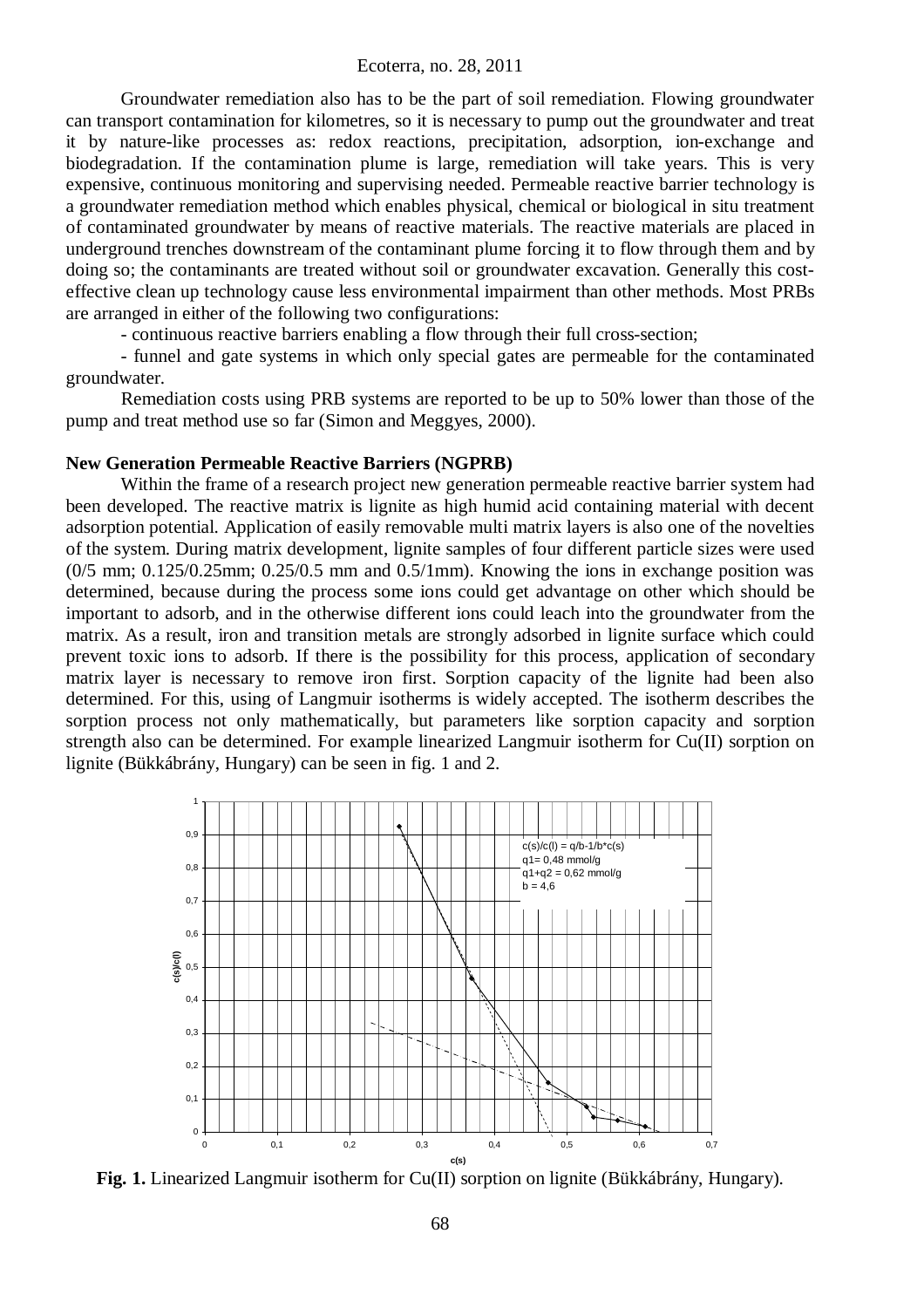### Ecoterra, no. 28, 2011

The data revealed, that only "two layer" Langmuir equation can be used, which provide information about strong and weak adsorption. In order to safely dimensioning a PRB "wall" strong potential can be used (Lakatos et al., 2002). Results also revealed, that lignite from different origins shows only differs in weak sorption capacity and the total sorption capacity is 1 to 10 % of sorption capacity of ion exchange resins and is the same magnitude comparing it to activated carbon. The sorption velocity is low; balance is going to be reached treating 1 total pore volume of contaminated solution per four days. After this time period, balance is provided and there is no noticeable difference of sorption capacity depending on the used particle sizes.

Breakthrough curves of different ions at different matrix were also determined. As it can be seen in fig. 3.,iron ions (either Fe(II) or Fe(III)) are capable to depress Cu(II), however lignite was proven to be able to adsorb Cu(II) and other toxic heavy metal ions.



**Fig. 2.** Sorption velocity of Cu(II) at lignite with different particle size.



**Fig. 3.** Break through curve of different ions at lignite–sand mixture: (m(lignite) 2 g, c(Cu): 5 mM, c(Na): 5mM,  $c(Ca)$ : 5mM,  $c(Fe(II))$ : 5 mM, flow rate: v: 0,1 cm<sup>3</sup>/min (0,5 pore volume/h)).

### **Hydraulic modelling**

In order to prevent groundwater flow by-passing the PRB or to prevent groundwater to be dammed, hydraulic conductivity of PRB have to be larger than its environment, where it is installed